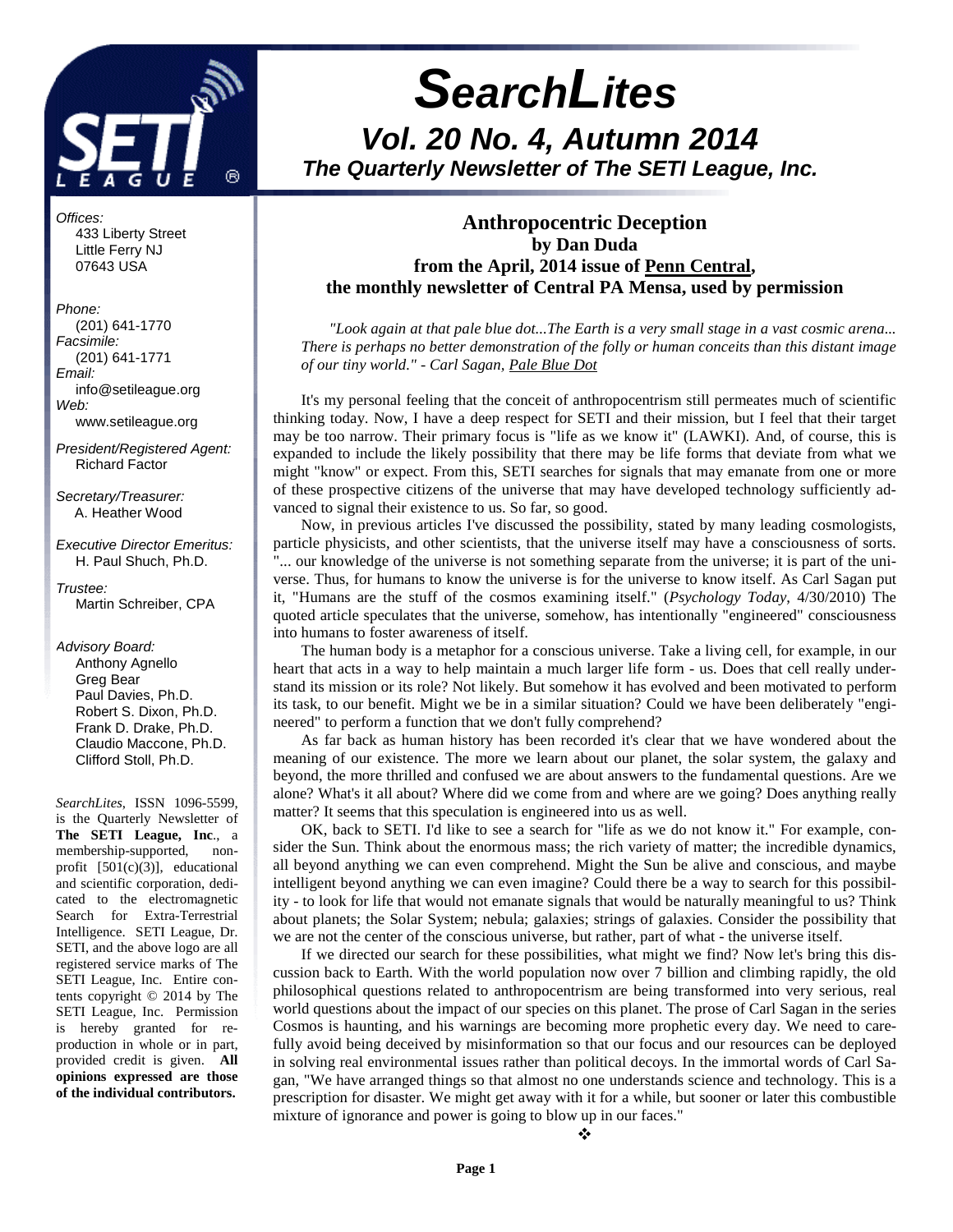# **Event Horizon**

SearchLites readers are apprised of the following conferences and meetings at which SETI-related information will be presented. League members are invited to check our World Wide Web site (www.setileague.org) under *Event Horizon*, or email to us at info@setileague.org, to obtain further details. Members are also encouraged to send in information about upcoming events of which we may be unaware.

**September 29 - October 3, 2014**: *65th International Astronautical Congress*, Toronto, Canada.

October 10 - 12, 2014: **AMSAT Annual Meeting**, Double Tree by Hotel Hilton, Baltimore-Washington International Airport (BWI), Baltimore, Maryland.

**November 9 - 12, 2014**: *Tennessee Valley Interstellar Workshop*, DoubleTree by Hilton Hotel, Oak Ridge, TN.

**November 21 - 23, 2014**: *Philcon 2014*, Cherry Hill, NJ.

**March 21 - 22, 2015**:*Society of Amateur Radio Astronomers Western Conference*, Stanford University, Palo Alto CA.

**April 18, 2015, 0000 UTC - 2359 UTC:**: Sixteenth annual SETI League *Ham Radio QSO Party*: 3.551, 7.0309, 7.2039, 14.084, 14.204, 21.306, and 28.408 MHz.

**April 19, 2015**: Twenty First SETI League *Annual Membership Meeting*, Little Ferry NJ.

**April 24 - 25, 2015**: *Southeastern VHF Conference*, Morehead, KY.

**May 22 - 25, 2015**: *Balticon 49*, Hunt Valley, MD.

**June 21 - 24, 2015** (tentative):*Society of Amateur Radio Astronomers Conference*, National Radio Astronomy Observatory, Green Bank WV.

**August 19 - 23, 2015**: *Sasquan*, the 73rd World Science Fiction Convention, Spokane, WA.

**October 2015 (dates to be announced)** : *66th International Astronautical Congress*, Jerusalem, Israel.

**April 16, 2016, 0000 UTC - 2359 UTC:**: Sixteenth annual SETI League Ham Radio QSO Party: 3.551, 7.0309, 7.2039, 14.084, 14.204, 21.306, and 28.408 MHz.

**April 17, 2016**: Twenty Second SETI League Annual Membership Meeting, Little Ferry NJ.

**21 August 17 - 21, 2016:** *MidAmeriCon II*, the 74th World Science Fiction Convention. Kansas City, MO.

**October 2016 (dates to be announced)** : *67th International Astronautical Congress*, Guadalajara, Mexico. -



**Want a painless way to support The SETI League? Browse to www.smile.amazon.com. In the "Pick your own charitable organization" box, just type in "SETI League." Now, every time you shop Amazon, they will donate a half percent of your purchase price to SETI research!** 



**SETI League executive director emeritus H Paul Shuch was joined recently at the National Radio Astronomy Observatory by Nobel laureate Dr. John Mather and his wife Jane. The 110 meter diameter Green Bank Telescope is visible in the distance behind them.** 



**Also at NRAO Green Bank this summer, Executive Director Emeritus H Paul Shuch got together with astrophysicst Joe Taylor, K1JT. Joe, who shared a Nobel prize with his graduate student Russel Hulse for research at Arecibo involving binary pulsars, is best known to weak signal radio amateurs as the developer of the JT-65 digital signal processing protocol.**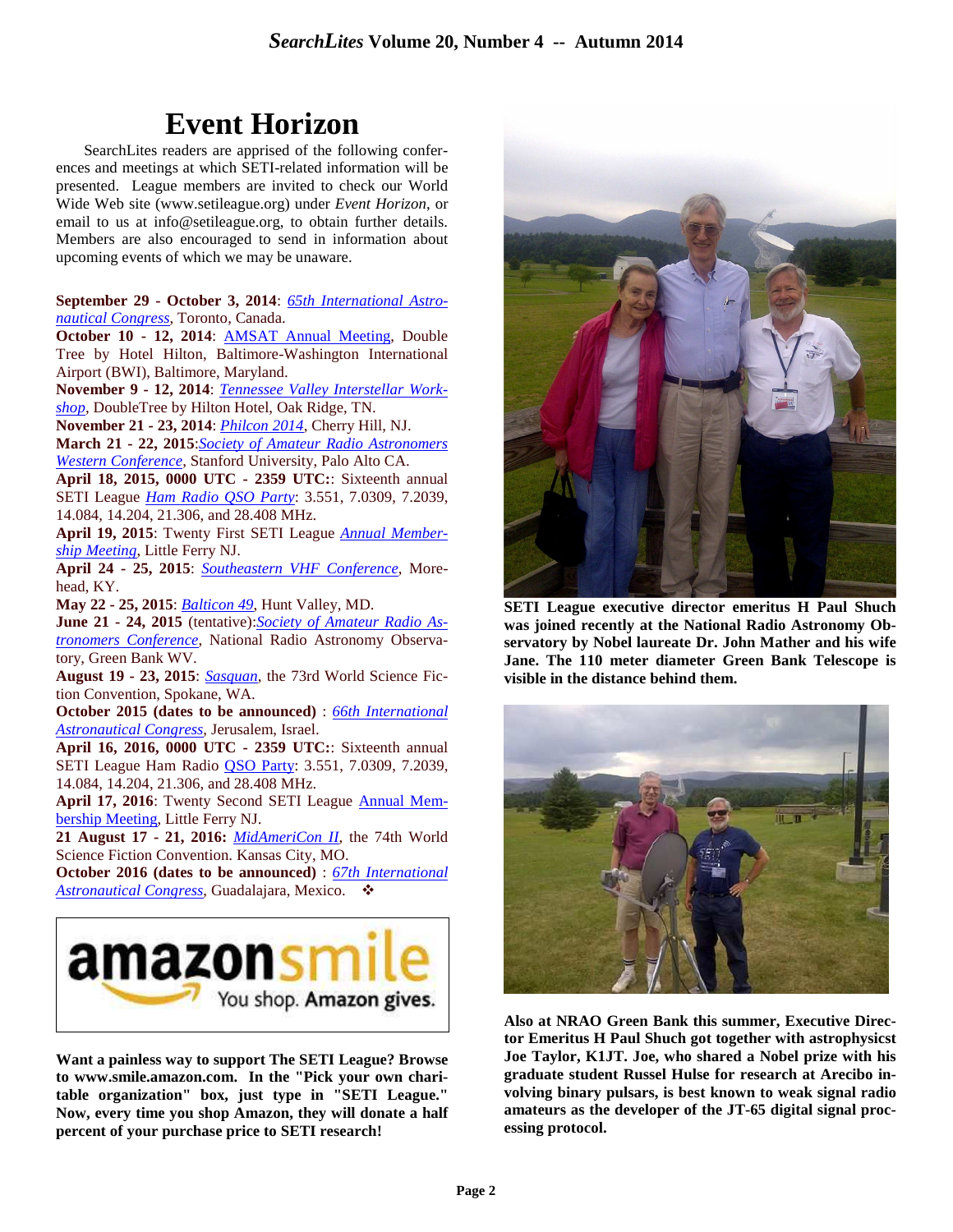### *Guest Editorial:*  **The Search Gets Harder by Jill Tarter**

For much of the 20th century, governments around the world wanted to boldly go where no man had gone before. More recently, though, austerity budgets around the world and political mindsets that view science with suspicion have threatened the survival of the kinds of projects that put humans on the moon.

I got my PhD in the 1970s, when we finally had the technology to begin answering the question that, for millennia, has boggled the minds of priests, philosophers, and anybody who's looked up to the stars: Are we alone? After all these centuries, I belong to the first generation that can begin answering that question.

I joined the search for extraterrestrial intelligence, helping to found the SETI Institute. The institute's searches were funded entirely by NASA until 1993, when a single senator terminated our funding. We've been raising funds privately since then. But a couple of years ago, we had to temporarily shut down because we couldn't secure funding to keep our operation going and our operating cost is only \$100,000 a month, which is essentially a rounding error in a federal budget.

NASA itself, probably the best-known scientific institution on the planet, is under enormous financial stress, although it has fared better than some other agencies in recent budgets. Now, for the first time, American astronauts have to hitch a ride with the Russians if they want to get to space.

It is extremely worrisome to see politicians refusing to invest in science and technology when we need it the most - when our survival depends on our ability to use it to get ourselves out of the holes that we've dug. This dynamic is responsible, for instance, for the neverending fight to secure funding for climate science.

We would all be better off if our elected officials could think ahead, not just to next year's budget, but tens, even hundreds of years down the line. Civilizations used to be able to take a longer view, simply because things changed less rapidly. (Remember, there was a 400-year gap between the printing press and the typewriter.) That's not the case today, when things are turning over in time scales of years, or even months. People are getting used to the idea that their tools will change. What they learn to use today, they're going to have to relearn to use three months from now. This is, fundamentally, a new point of view.

But there are still problems that have intrinsically longer time scales that are set by the planet and the laws of physics, such as the warming and cooling of the planet, shifting of the tectonic plates, desertification, and so much more. If you want to solve our ecological challenges, you have to think in 500-year time scales. Other ambitions, like sustaining a colony on Mars or making contact with extraterrestrial life, are similarly long term in their outlook, if not quite 500 years away.

Taking the long view, the importance of education becomes clear. It's lamentable that individuals with decision-making power would in any way celebrate their ignorance of science and technology and our need to innovate. Another disturbing trend is the politicization of science of all kinds, degrading a field that is based on observation and fact by overrunning it with opinion and sentiment. Robust public education - not just in the sciences and maths, but also in language, history, and more - will ensure that students of today don't have these same blind spots and biases when it's their turn to control the levers of power.

Questions about our place in the universe, and how our behavior affects the planet, are what stimulate and sustain interest in science, just like the space race did in the 1950s and '60s. When it comes to my line of work, I believe that projects such as SETI can profoundly change the way we see ourselves and our relationships with other earthlings and our home world.

The Kepler Telescope, run by NASA, has led to more discoveries in the past three years about potentially habitable planets in the Milky Way than we'd previously found in decades. It has legitimized SETI in a way that we couldn't before, because now we can finally say, "If there's life anywhere, this is where it's going to be."

The work of NASA, the SETI Institute, and other foundations contributing to this research has given us this amazing opportunity to appreciate the Earth as one of probably billions of planets within our galaxy, and to appreciate our galaxy as one of hundreds of billions of galaxies in the universe. That is profoundly humbling.

I keep a bottle of champagne on ice in case we happen upon signs of someone else's technology - that is, extraterrestrial intelligence - during my lifetime. Now, I'm not talking about extraterrestrial salvation, or some message that explains the meaning of existence. Extraterrestrial life forms are not going to tell us how to solve our problems. What we're looking for is a proof of existence - likely an electromagnetic contact - rather than something on our doorstep threatening us. It will be a huge opportunity to learn about where we fit into the vastness of the cosmos. But we're not going to find it at all unless we transform into a global society - one able to see the big picture - and figure out how to survive as a technological civilization far, far into the future.

 **Disclaimer:** The opinions expressed in editorials are those of the individual authors, and do not necessarily reflect the position of The SETI League, Inc., its Trustees, officers, Advisory Board, members, donors, or commercial sponsors.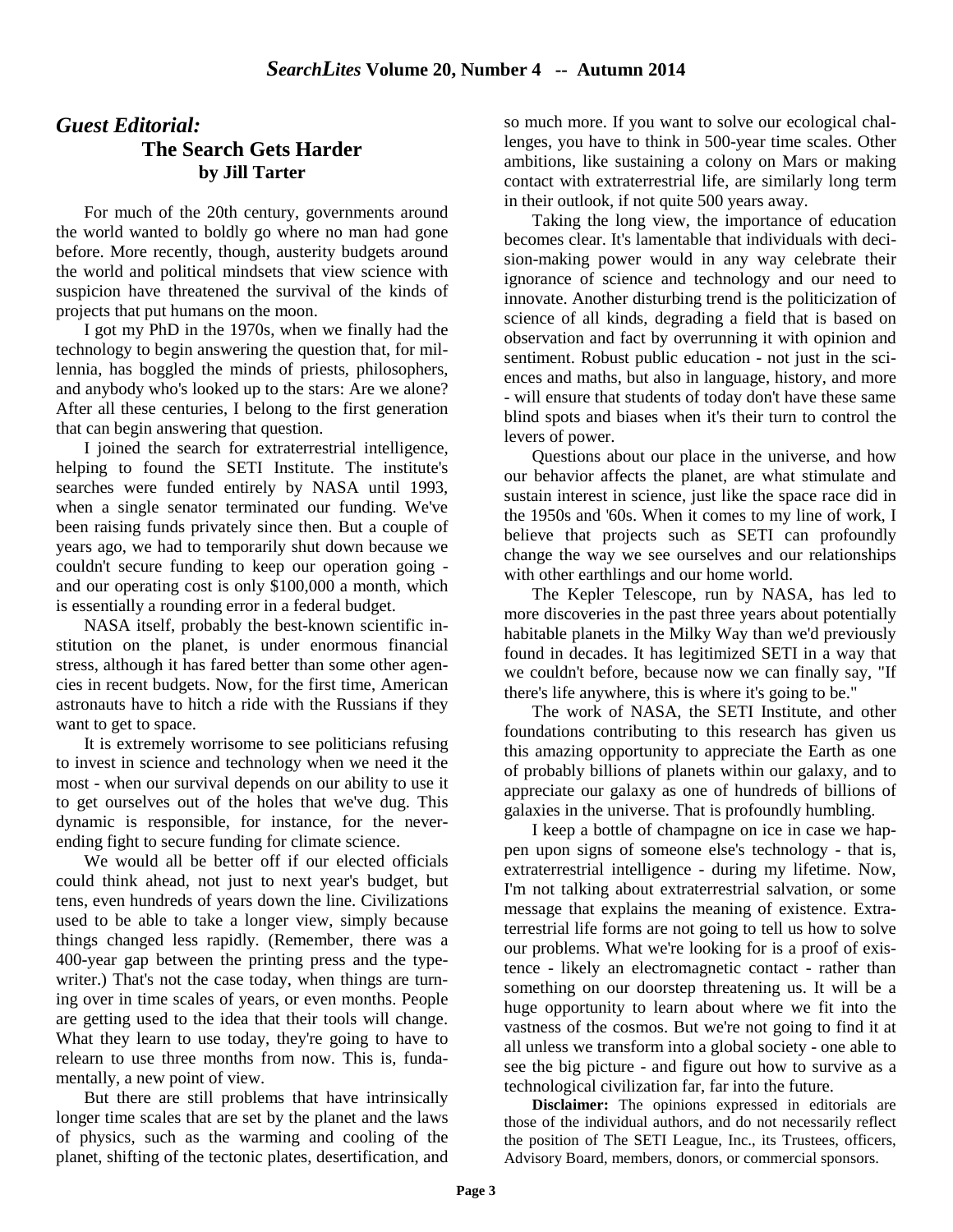#### **New Horizon - Hubble Hunts KBOs by Paul Gilster reprinted from the** *Centauri Dreams* **blog by permission**

My guess is that the public thinks of the Hubble Space Telescope largely in relation to deep space objects. The Hubble Ultra Deep Field is a case in point, a region of the sky in the constellation Fornax that is no more than a tenth of the width of a full moon, but one that contains 10,000 galaxies. An image of the HUDF augmented by near-ultraviolet data has had considerable play in the media, showing star birth in galaxies five to ten billion years ago.

The HUDF attests to Hubble's range, but we also know from Hubble's studies of objects in our own Solar System that it can support ongoing planetary missions. Astronomers will now use the space observatory to help find tiny objects against the background of an immense starfield in Sagittarius. After consideration of the mission and the value of the data it will return, the Hubble Space Telescope Time Allocation Committee has recommended that the instrument be used to search for a Kuiper Belt Object that New Horizons can visit after its flyby of Pluto/Charon in 2015, a search contingent upon results of a pilot observation program using Hubble data.

W have two Voyagers still sending data as they push into interstellar space, but only New Horizons has a fully functioning set of instruments and the capability of making the necessary course alterations to perform a KBO flyby. The problem has been to identify the target, a hunt that could begin no earlier than 2011 because KBO candidates needed to be converging on the region of space that New Horizons can reach after the Pluto/Charon encounter. The 8.2-meter Subaru Telescope in Hawaii and the 6.5-meter Magellan Telescopes in Chile have so far been deployed on the task but it looks like it will take Hubble to make the call.

For of the roughly fifty new KBOs that the Subaru and Magellan instruments have thus far identified, none is within range of the spacecraft's ability to maneuver. This is an extremely difficult search field, one that looks into the plane of the galaxy toward Sagittarius, and astronomers are searching for something that is both small and likely to be as dark as charcoal. But finding atarget is important ' the Kuiper Belt consists of debris from the Solar System's formation, and we've never had the opportunity to get a close-up look at one of these objects.

If Subaru and Magellan haven't been able to find the right KBO, Hubble will try something different, turning at the rate that KBOs are predicted to move against the background stars. As this Space Telescope Science Institute news release explains, the result will be that KBOs will show up as pinpoint objects amidst a swarm of streaky background stars. Assuming the initial test observations ' 40 orbits of Hubble observing time ' show that the telescope can find at least two KBOs of the specified brightness, additional observing time covering a period of 156 orbits will be allotted to search a field of view the angular size of the full Moon.

Let's wish Hubble success because New Horizons is the successor to the Voyagers, like them involved in a journey that should captivate and inspire our culture. The more science we can getout of it, the better, even though putting a payload past Pluto/Charon is itself a grand accomplishment. As for Hubble, its efforts on behalf of New Horizons point to its previous discovery of four small moons in the Pluto/Charon system as well as its search for dust rings that might have compromised the mission. Just as Hubble has proven its worth again and again in terms of planetary science (and don't forget its contributions to the Dawn mission), we can hope for equally impressive accomplishments from the coming James Webb Space Telescope.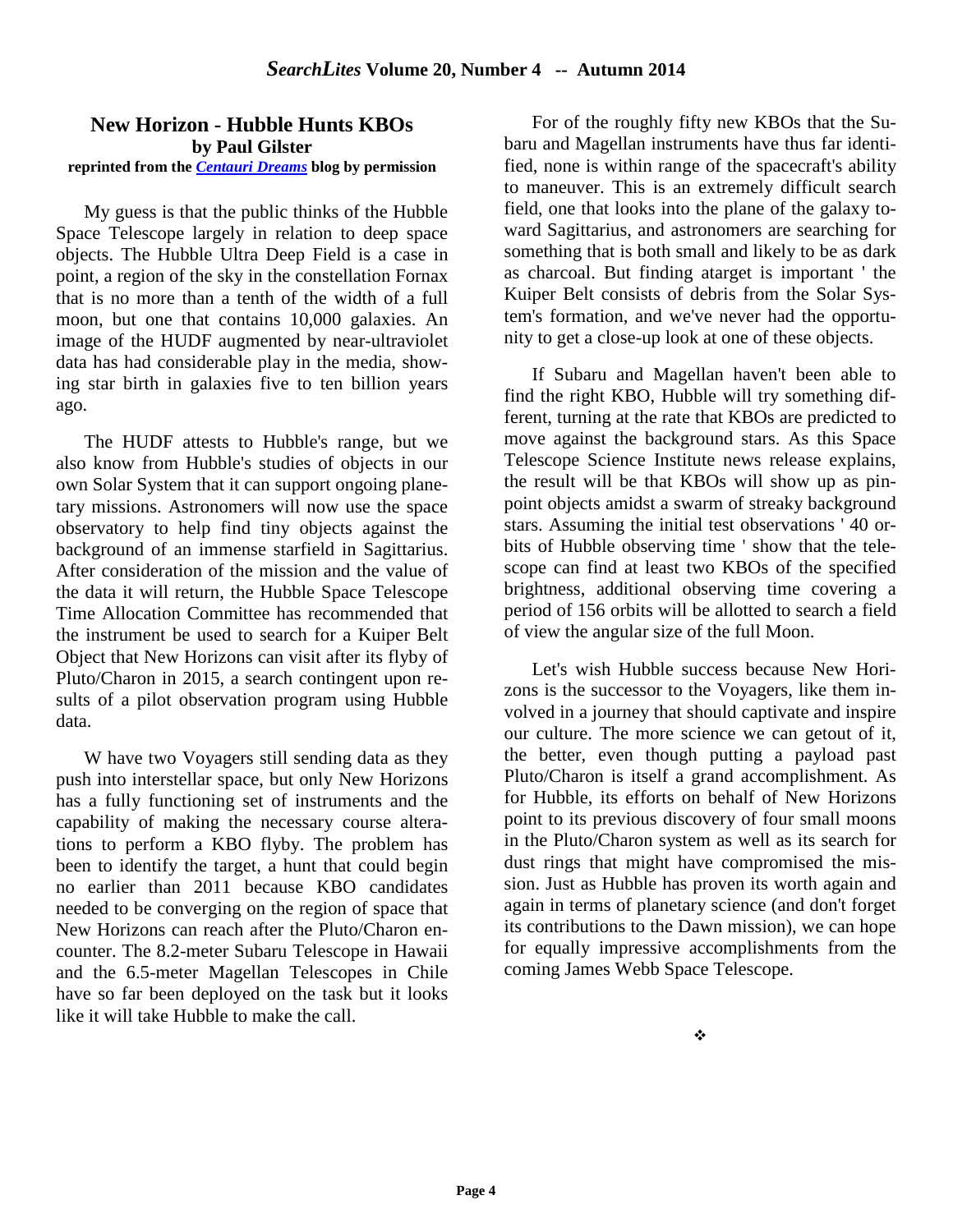#### **Fourteen and Twenty... Copyright © 2014 by Dr. H. Paul Shuch**

[Many of my poems are written as mnemonics, to assist my students in remembering specific equations, constants, and numbers. I came up with this one at the Society of Amateur Radio Astronomers annual conference in Green Bank WV this past July, when one of my colleagues was having difficulty recalling the exact frequency of the familiar 23 cm neutral hydrogen line.]

There's one special frequency you need to learn Before your degree you are able to earn. So memorize this, I respectfully beg: It's fourteen and twenty point four oh five seven five one seven meg.

The hydrogen atom is really a trip. Its spin on occasion will randomly flip And each time it does, out a photon will slip At fourteen and twenty point four oh five seven five one seven meg.

The hydrogen atom has taken its place As the most abundant of matter in space. One atom per cc, and it shows its face At fourteen and twenty point four oh five seven five one seven meg.

Just point a dish anywhere up in the sky. You can't miss it, no matter how hard you try. In every direction the photons will fly At fourteen and twenty point four oh five seven five one seven meg.

The H1 emissions were there all along, Detected in 'Fifty One, passably strong And now celebrated in story and song At fourteen and twenty point four oh five seven five one seven meg.

The hydrogen clouds are all moving in space And so their emissions don't stay in one place. They Doppler shift at a respectable pace Around fourteen and twenty point four oh five seven five one seven meg.

One thing about H1 that matters to me: It gives us a clue where the signal might be When hoping to communicate with ET - Try fourteen and twenty point four oh five seven five one seven meg.

That is the one frequency you need to learn. Commit it to heart; your diploma you'll earn. I'll say it once more; your indulgence I beg: It's fourteen and twenty point four oh five seven five one seven meg.